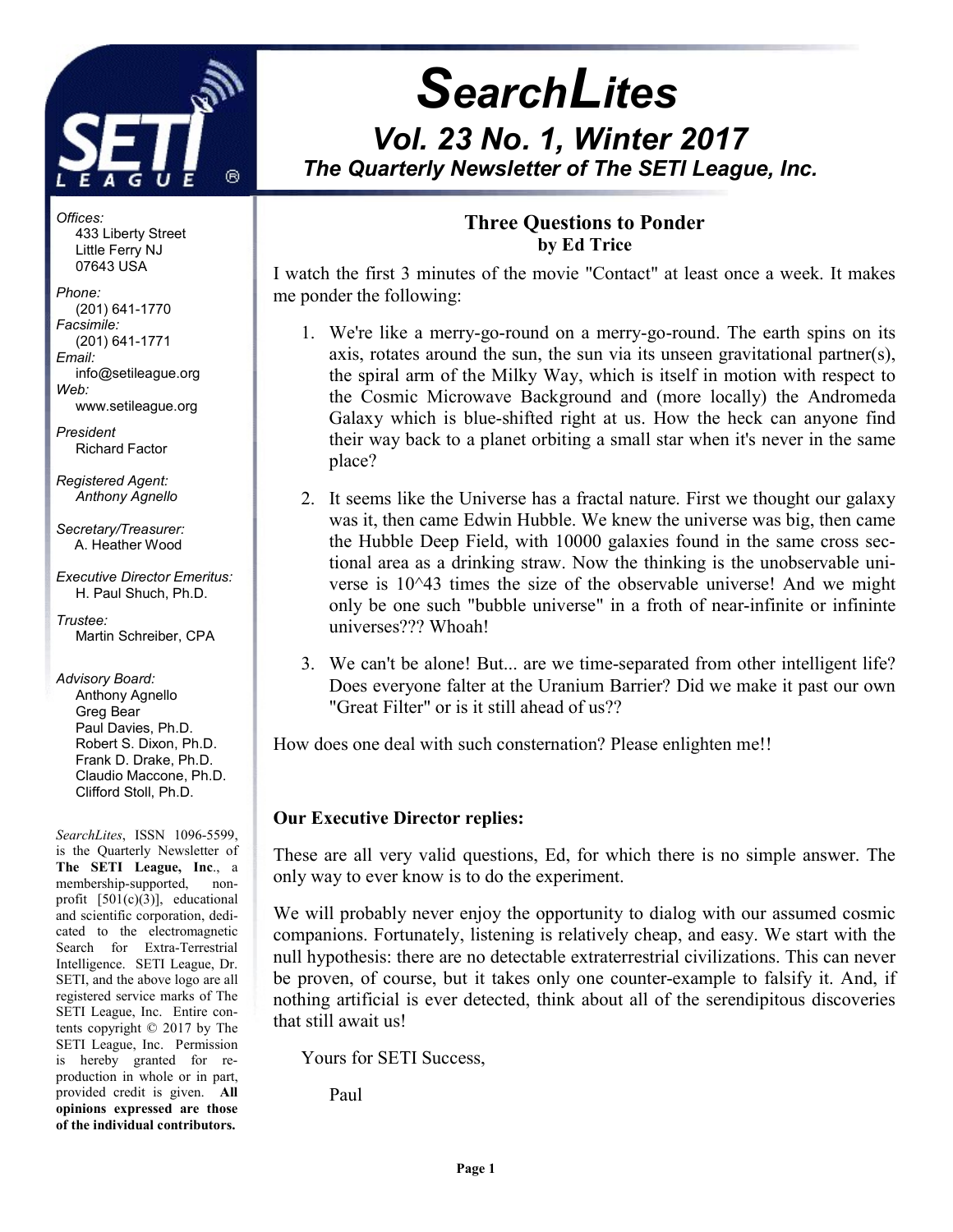## Guest Editorial: Freelancing an Interstellar Message by Paul Gilster Centauri Dreams

The problem in sending intentional signals to the stars isn't technology. It's our lack of consensus. Having widespread buy-in on whether, why and how to add an 'active' component to SETI is deeply polarizing, at least on the surface. But dig deeper: While there are those who think we should send signals about ourselves to other stars, the opposition doesn't necessarily disagree provided appropriate discussion and consultation be achieved first.

I'm with the latter camp and always have been. To me, this is as sensible as coming up with an environmental impact statement and debating it. We need to be thinking about the issues involved here because as technologies get more powerful, individual actors will be able to send messages that would formerly have been in the province of governments.

Such issues are not new to science, as witness the debate over recombinant DNA research that eventually led to multidisciplinary agreement — for more on this, see Asilomar Conference on Recombinant DNA — (and see David Brin's SETI, METI and the Paradox of Extraterrestrial Life for more). The point is, thorny questions involving research and the limits on action need to be resolved through wide-ranging discussion.

These reflections were triggered by re-reading Michael Chorost's essay How a Couple of Guys Built the Most Ambitious Alien Outreach Project Ever. The topic is the Cosmic Call messaging project that sent two signals, in 1999 and 2003, from the Evpatoria dish in the Ukraine. What's interesting here is that Cosmic Call didn't come out of a space agency or a government decision. It came out of a series of interactions between private players.

Chorost is a canny writer, the author of the deeply insightful World Wide Mind (Free Press, 2011) and an active commentator on technology. He followed the Cosmic Call story to its origins in Team Encounter, a Texas-based firm intent on launching a true interstellar solar sail  $-$  i.e., a sail dedicated to making a 100,000 year crossing to Alpha Centauri while bearing messages, photographs and even DNA samples from supporters. The sail morphed into a message which would involve drawings, texts and songs from the people of Earth.

This is where Yvan Dutil, a Canadian astrophysicist, came into the picture, contacting Team Encounter with his own ideas about how to put together a message. Dutil teamed up with the late physicist Stéphane Dumas, who began to ponder message ideas based on the work of Hans Freudenthal, who had studied symbolic media of communication. Remember, we have nothing in common with the species we are hoping to contact — we assume a basic sense of logic which Dutil and Dumas explored in the form of a message primer.

I won't get into the details of the primer itself, sending you to the Chorost essay, but it's worth noting that Douglas Vakoch (formerly of the SETI Institute, and now a METI advocate and president of METI International) saw in the Dutil/Dumas primer "...a complexity and depth that's unparalleled in interstellar messages." Of which there haven't been many, but you see the point. This two man team had come up with a symbolic system that would allow, so they believed, an alien civilization to receive information, ask questions and respond.

In one way or another (and memories differ on exactly what happened), Dutil and Dumas became aware of the Evpatoria dish in the Ukraine, which led them to Alexander Zaitsev, an astronomer at the Russian Academy of Science whose work with the Evpatoria dish had largely involved planets and near-Earth asteroids. Already passionate about SETI, Zaitsev agreed to a proposal to oversee sending the Cosmic Call messages from the Ukraine.

Chorost likes to call this a 'crowdsourced' effort growing out of the dedication of the two scientists who had conceived the message and energized by their dealings with the Cosmic Call group. The effort would grow into a message sent to four stars in 1999 and then five more in 2003, using a transmitter powerful enough to be detectable as far as 70 light years out. But METI was controversial from the beginning, as Chorost relates:

...the National Space Agency of Ukraine, as it was called at the time, was alarmed enough to stop the transmission in 1999 after the message had been sent to the first star on the target list. According to Zaitsev, the agency was rattled by the attention the message was getting from the press. "Such energetic reaction of Western mass media also was an alarming news for Kiev's officers," he says. In addition, they had been told that the transmissions were "very dangerous for terrestrials and that USA's deep space stations refused to make Cosmic Call transmission." They pulled the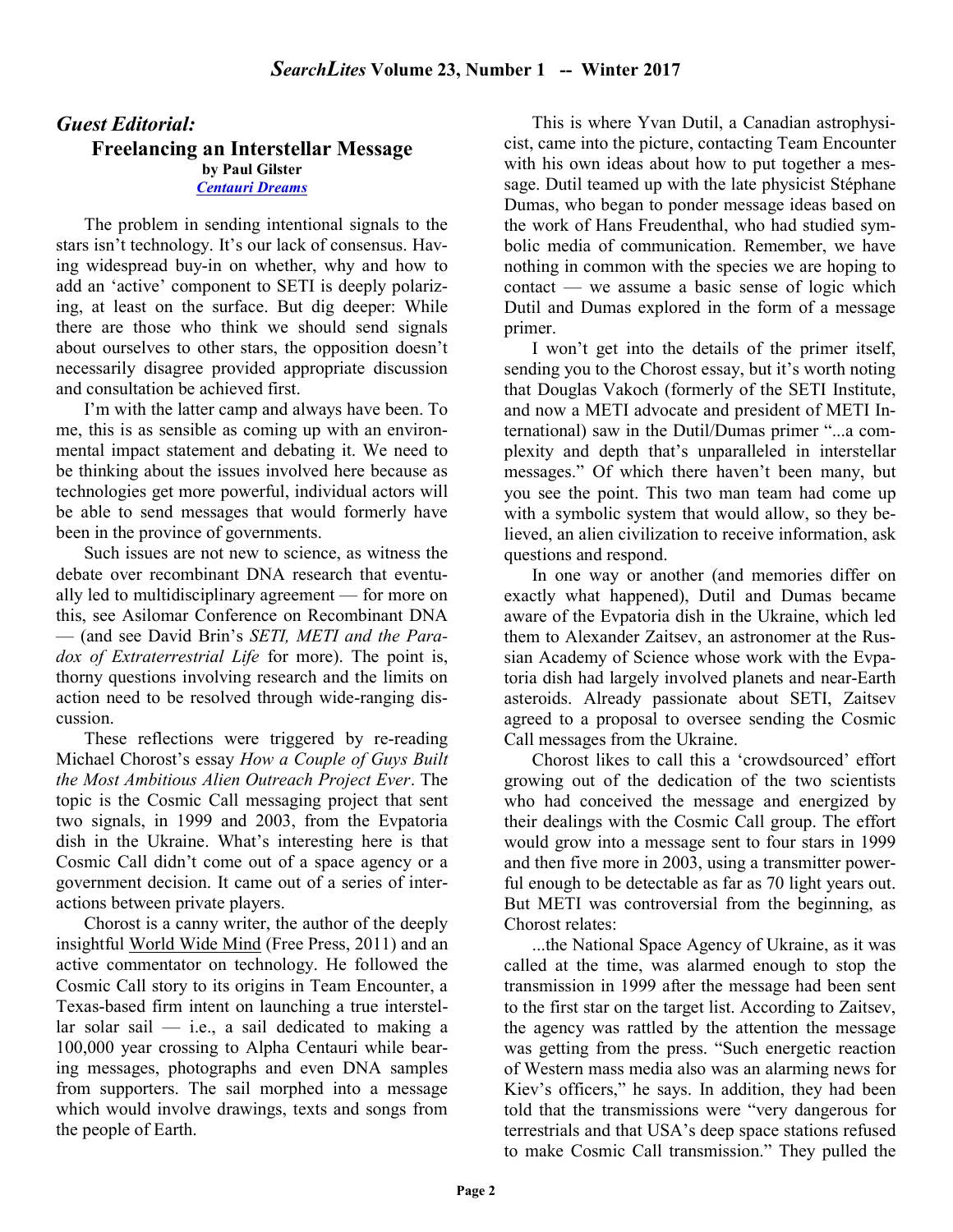plug. Zaitsev rushed to Kiev to reassure the brass, and the transmissions resumed on June 30, 1999.

The point that emerges is that this SETI project, conceived and funded by private organizations, wound up costing something on the order of \$100,000, much of it from small donations. Although perhaps 20 people were involved in getting the message sent, the message itself was the work of two people. We can only assume that the costs involved are going to continue dropping, which means that other messages like this one surely lie ahead.

That gets me back to the original issue. The scientific process is all about a common forum of ideas, discussions of peer-reviewed papers, conference proceedings and meetings between experts in the field, with public debate affecting subsequent policy on matters of global import. With METI we are beginning to see significant decisions being taken by individuals without consensus among researchers and without the time for serious public reflection.

Can we find any agreement between the two camps on METI? Douglas Vakoch, a strong defender of METI, asks in a recent letter in Nature Physics whether there are ways of submitting transmission proposals to the scientific process. Let me quote him on this:

Scientists already have a process for judging the merit of METI projects: peer review. Decisions about allocating time for METI at publicly funded observatories should rely on the same procedure used for competing experiments. If proponents can make a convincing case, when compared with other proposals, for effectively using a transmitter for a specific METI experiment, then time should be granted.

There may well be a place for METI in our future, but we need to define and choose it. My own belief is that this needs to go beyond a small peer-review group for a specific project and extend to the entire idea of METI. How this could be done in the era of a global Internet is something that should spur the imaginations of everyone from social scientists to network programmers. However we formalize and codify the discussion, though, technological change forces the issue, making the question of who speaks for Earth more timely than ever.

# Event Horizon

SearchLites readers are apprised of the following conferences and meetings at which SETI-related information will be presented. League members are invited to check our World Wide Web site (www.setileague.org) under Event Horizon, or email

 to us at info@setileague.org, to obtain further details. Members are also encouraged to send in information about upcoming events of which we may be unaware.

April 15, 2017, 0000 UTC - 2359 UTC:: Seventeenth annual SETI League Ham Radio QSO Party: 3.551, 7.0309, 7.2039, 14.084, 14.204, 21.306, and 28.408 MHz.

April 23, 2017, 1300 EDT: Twenty-Third SETI League Annual Membership Meeting, Little Ferry, NJ.

April 24 - 28, 2017: **AbSciCon 2017** Astrobiology Science Conference, Mesa, AZ.

July 23 - 26, 2017: Society of Amateur Radio Astronomers Conference, NRAO Green Bank, WV.

July 27 - 30, 2017: Central States VHF Conference, Albuquerque, NM.

August 9 - 13, 2017: 75th World Science Fiction Convention, Helsinki, Finland.

September 25 - 29, 2017: 68th International Astronautical Congress, Adelaide, Australia

November 17 - 19, 2017: *Philcon*, Cherry Hill, NJ.

August 16 - 20, 2018: 76th World Science Fiction Convention, San Jose CA.

October 1 - 5, 2018: 69th International Astronautical Congress, Bremen, Germany

October 21 - 25, 2019: 70th International Astronautical Congress, Washington DC



# amazonsm You shop. Amazon gives.

Want a painless way to support The SETI League? Browse to www.smile.amazon.com. In the "Pick your own charitable organization" box, just type in "SETI League." Now, every time you shop Amazon, they will donate a half percent of your purchase price to SETI research!

Disclaimer: The opinions expressed in editorials are those of the individual authors, and do not necessarily reflect the position of The SETI League, Inc., its Trustees, officers, Advisory Board, members, donors, or commercial sponsors.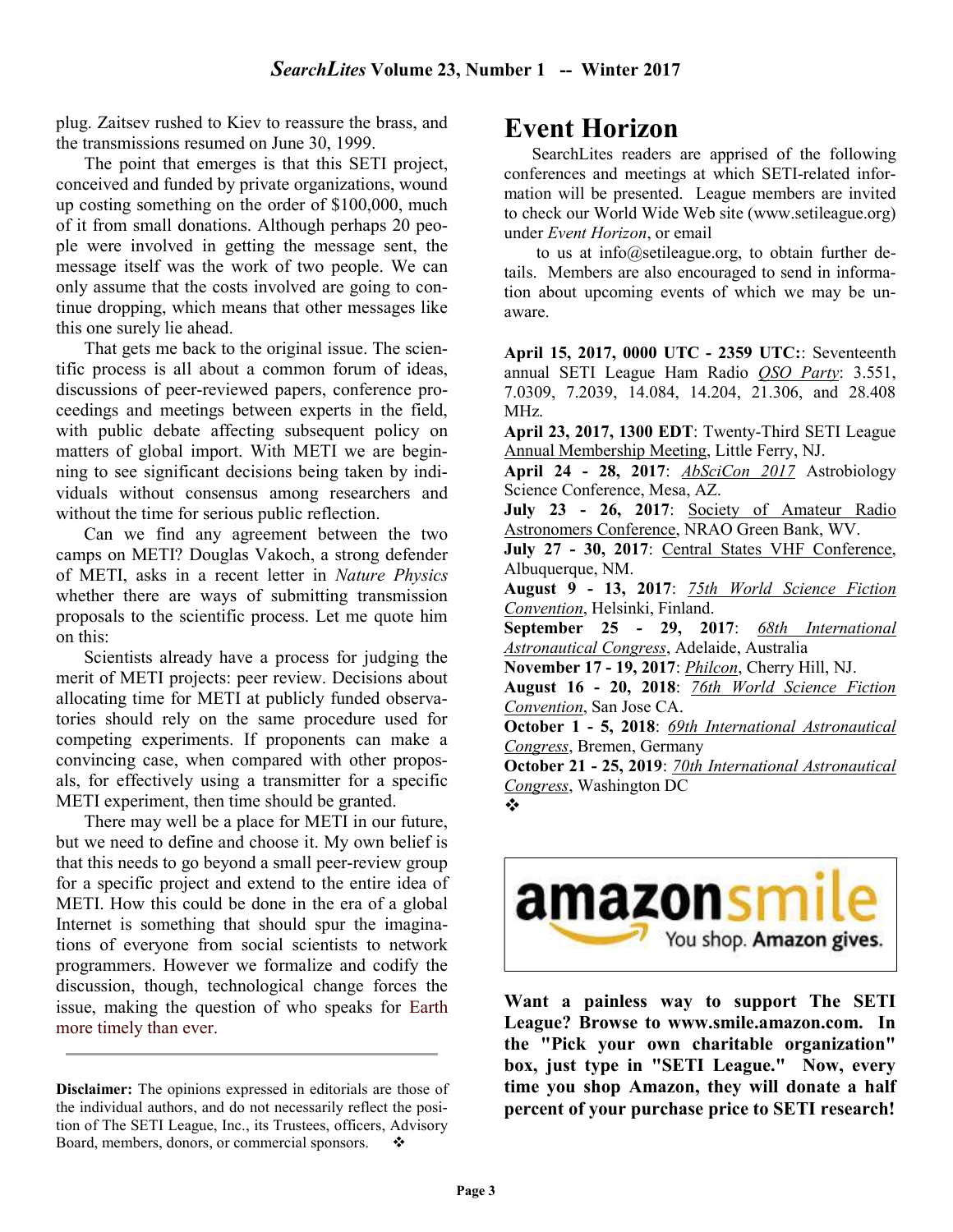# Member Activities



In Eastern Canada, new member Scott, VE3CGN, has acquired this much-used 3 meter diameter C-band satellite TV dish, and is now repurposing it for use in his Project Argus radio telescope.



As a first step in building his Project Argus radio telescope, Scott has refurbished the frame of his 3 meter dish.



As he continues assembling his Project Argus radio telescope, Scott is cleaning, straightening, and painting the mesh petals for his 3 meter dish.



As he continues to assemble his Project Argus radio telescope, VE3CGN is learning about radio astronomy with this Ku-band dish.



Here is the Software Defined Radio dongle that Scott is using as a receiver in his Project Argus station.



Like many Project Argus participants, Scott uses Radio Sky Pipe software for signal analysis and data logging.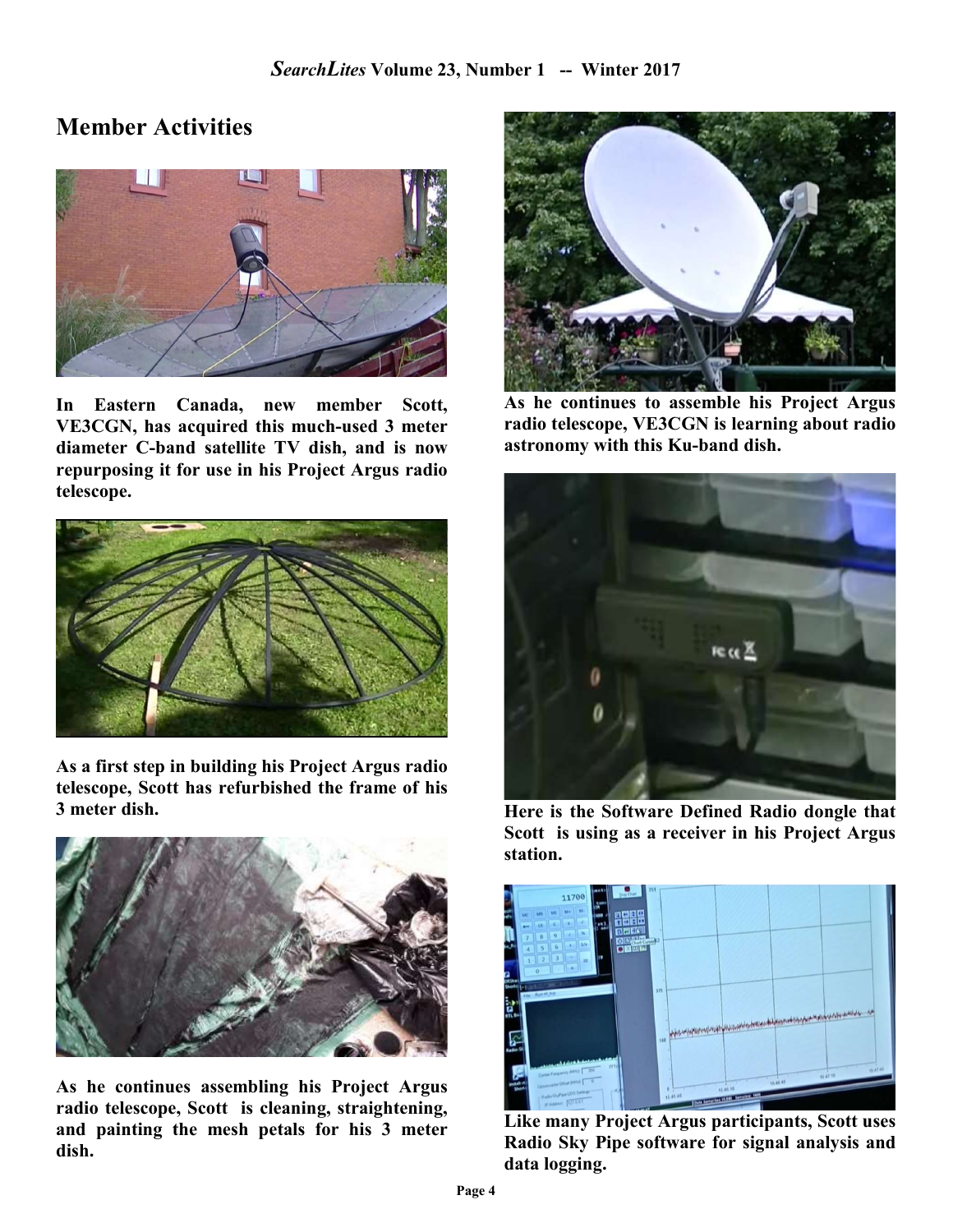# Ask Dr. SETI ® How Long Do We Have?

#### Dear Dr. SETI:

How long do you think a civilization's radio communication phase will last? My question is based on the fact that the universe is 13,800 million years old, and it is impossible for any two civilizations to be at exactly the same level of development. This means that other civilizations may now use more advanced media (possibly even exceeding the speed of light). By this might we conclude it would be impossible to communicate with other ET intelligence?

#### Ruben, Portugal

#### The Doctor Responds:

You raise an important point about the temporal challenges of SETI, Ruben. It's not enough for another technological civilization to exist - they must exist at a level of technological development which we can recognize, and which will enable them to recognize ours, if dialog is to ensue.

 Working to our advantage (as well as disadvantage) is the fact that radio telescopes are time machines. Because photons travel at a fixed velocity (300 Million meters per second -- the speed of light), any electromagnetic evidence we receive from Beyond (as well of any of OUR messages that THEY may receive) may have been traveling hundreds, thousands, or millions of years. That means any SETI evidence we receive on Earth may have originated from a civilization now long dead (and any of our messages received by our neighbors may not get there until our civilization is long dead). So, I consider the likelihood of establishing any sort of dialog to be negligible -- SETI is a one-way enterprise.

Can we receive any meaningful communication from other civilizations that do not share our time-frame? I believe we can. I can walk into a library any day of my (admittedly short) lifespan, and read messages from artists, philosophers, and scientists long dead. That doesn't mean their words don't reach me, or that I can't benefit from them. Presumably, my writings may still enrich and inform lives of those who will live long after I am gone. At least, that is every author's hope.

More problematical is the question of whether we can even recognize the technology used by others, and vice-versa, when messages are received. Here, we rely upon the likelihood that civilizations evolve at different rates, and started at different points in time. We must assume that any civilization developing technology will go through a radio-polluting phase at some point along its path to something better (as, in fact, have we). So, at some point in the broad expanse of time, at least some of our cosmic companions may have generated (or may yet generate) recognizable signals. It's just a question of which ones we detect, and when. Given enough life-sites, maybe SOME-BODY's signals will reach us at a time in which we can share their technology -- even though, by the time we get the Signal, they may have advanced far beyond their technological infancy.

My point is, each civilization will follow its own technological trajectory. And, since radio telescopes are time machines, no alien civilization need be exactly at our level of development for SETI to succeed. It need merely be at the right distance from us for its primitive emissions to reach us at the right time.

# Hydrogen times Pi

#### Dear Dr. SETI:

In the film "Contact", SETI scientists refer to a frequency of "hydrogen times PI". Now if the atomic weight of Hydrogen is 1.00794  $u \pm 0.00001$  u, then wouldn't hydrogen \* PI = 3.16672? And what would that 3.16672 GHz mean, anyway?

Fentro, Danbury CT USA

#### The Doctor Responds:

That frequency wouldn't mean anything, Fentro -- because GHz (billions of cycles per *second*) is related to the arbitrary way we reckon time on this planet. The real answer to your question has to do with how you define "hydrogen."

 Since we're trying to establish a communications frequency, we should look for a frequency which is related to a natural constant, in this case one associated somehow with hydrogen. This means what we seek is not an atomic weight, but rather a resonance. Whenever a hydrogen atom undergoes a spin-flip transition (which it naturally does), it emits a single photon at a known frequency (which is, in turn, related to a specific energy level, according to Planck's Law).

It doesn't matter what language you use, or what units you choose, for defining that frequency -- it is a natural constant. Now, if you multiply that frequency by another known natural constant (such as pi, which is a unitless ratio), you get one of many possible "magic frequencies" for interstellar communications. Other civilizations may call that frequency 2.345 UrmaPlatz, or whatever -- doesn't matter, as it's based upon natural constants, which are physically the same for us as for them, regardless of how we count, or what we call them.

Of course, we don't know which of these possible frequencies an alien technological society might choose, so we have to monitor them all. Let's seek ones in the quietest part of the electromagnetic spectrum, the microwave window that extends from what we call 1 to about 10 GHz, and we have any number of likely SETI target frequencies. (Quiet spectrum is in the same place everywhere in the cosmos, no matter what numbering system we use to define it.)

Of those many possibilities, Carl Sagan chose the product of pi times the hydrogen spin-flip transition frequency, for use in his novel Contact. In fact, several SETI scientists in Australia had independently arrived at that same target frequency when Carl was writing his novel in 1985, and were already monitoring there. So, great minds think alike (let us hope on other planets, as well as our own!)